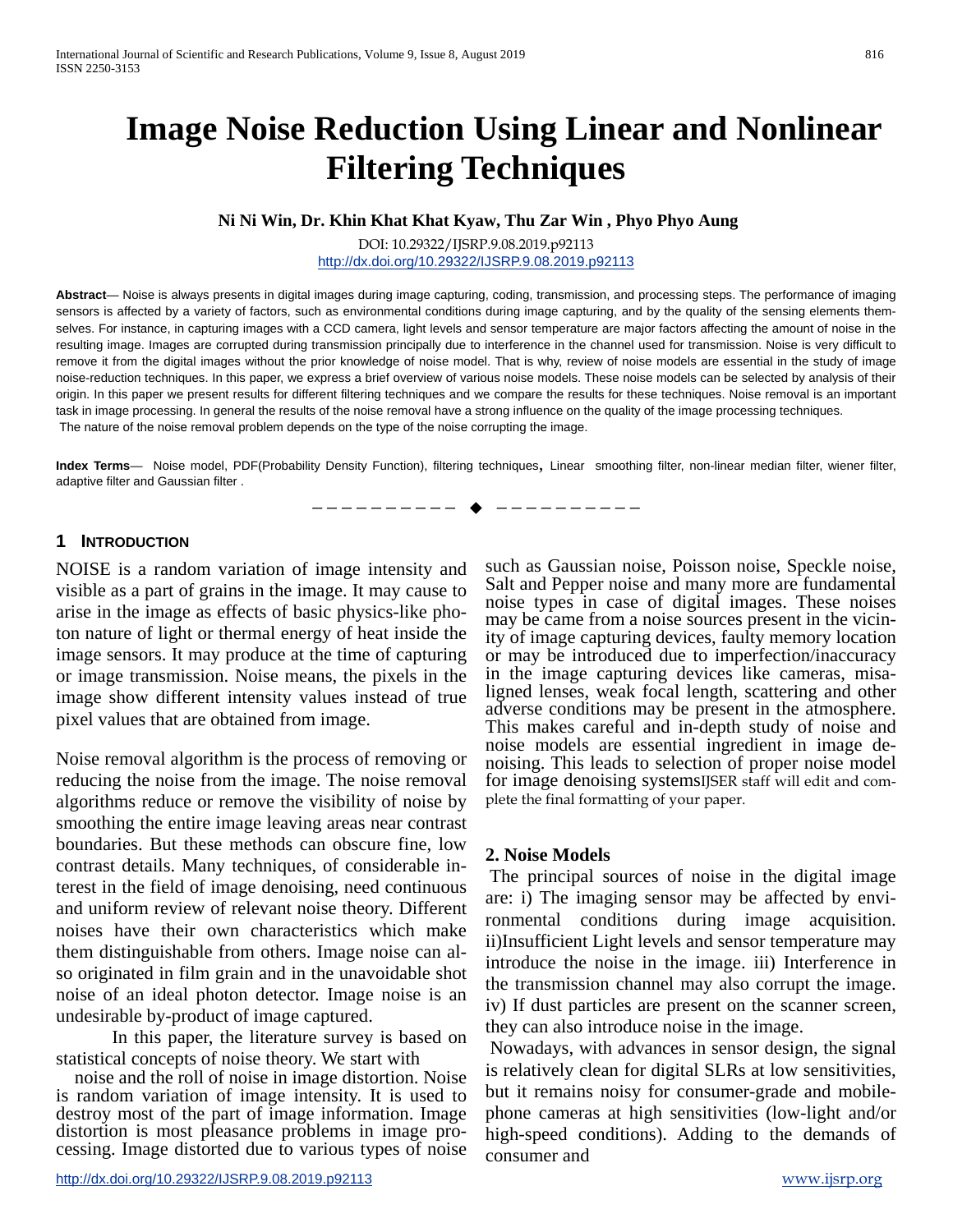professional photography those of astronomy, biology, and medical imaging, it is thus clear that image restoration is still of acute and in fact growing importance. Working with noisy images recorded by digital cameras is difficult because different devices produce different kinds of noise, and introduce different types of artifacts and spatial correlations in the noise as a result of internal post-processing.

Noise to be any degradation in the image signal caused by external disturbance .If an image is being sent electronically from one place to another via satellite or wireless transmission or through networked cables, we may expect errors to occur in the image signal. These errors will appear on the image output in different ways depending on the type of disturbance in the signal. Usually we know what type of errors to expect and the type of noise on the image; hence we examine some of the standard noise for eliminating or reducing noise in color image. Image Noise is classified as Amplifier noise (Gaussian noise), Salt-andpepper noise (Impulse noise), Shot noise, Quantization noise (uniform noise), Film grain, on-isotropic noise, Speckle noise (Multiplicative noise) and Periodic noise.

## 2.1 **Gaussian noise**

Because of its mathematical tractability in both the spatial and frequency domains, Gaussian (also called *normal, amplifier*) noise models are used frequently in practice. In fact, this tractability is so convenient that it often results in Gaussian models being used in situations in which they are marginally applicable at best. In Gaussian noise, each pixel in the image will be changed from its original value by a (usually) small amount . A histogram, a plot of the amount of distortion of a pixel value against the frequency with which it occurs, shows a normal distribution of noise.

The PDF of a Gaussian random variable, is given by

$$
p(z) = \frac{1}{\sqrt{2\pi}\sigma}e^{-(z-\bar{z})^2/2\sigma^2}
$$

where z represents intensity, z is the mean (average) value of *z*, and  $\sigma$  is its standard deviation. The standard deviation squared, $\sigma^2$  is called the *variance* of *z*. A special case is white Gaussian noise, in which the values at any pair of times are identically distributed and statistically independently (and hence uncorrelated).In communication channel testing and modeling , Gaussian noise is used as additive white noise to generate additive white Gaussian noise.

Example of gaussian noise ;



Original Image



Noisy Image

Ariel=imread('Ariel.jpg'); AG=rgb2gray(Ariel); imshow(AG); N1=imnoise(AG,'gaussian',0,0.05); figure,imshow(N1);

## 2.2 **Impulse (salt-and-pepper) noise**

Salt and pepper noise is sometimes called impulse noise or spike noise or random noise or independent noise. In salt and pepper noise (sparse light and dark disturbances), pixels in the image are very different in color or intensity unlike their surrounding pixels. Salt and pepper degradation can be caused by sharp and sudden disturbance in the image signal. Generally this type of noise will only affect a small number of image pixels. When viewed, the image contains dark and white dots, hence the term salt and pepper noise.

<http://dx.doi.org/10.29322/IJSRP.9.08.2019.p92113> [www.ijsrp.org](http://ijsrp.org/) The PDF of (*bipolar*) *impulse* noise is given by

j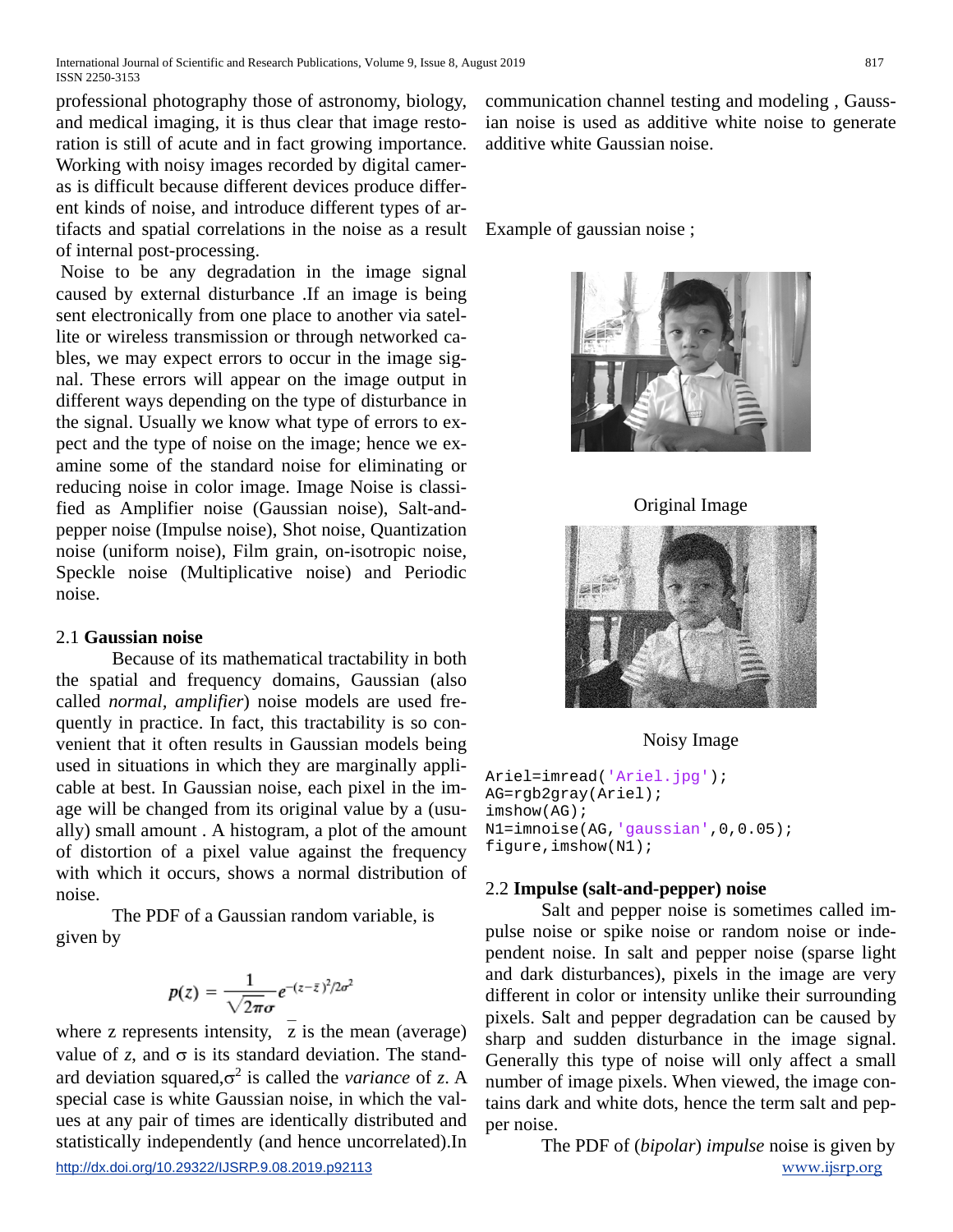International Journal of Scientific and Research Publications, Volume 9, Issue 8, August 2019 818 ISSN 2250-3153

$$
p(z) = \begin{cases} P_a & \text{for } z = a \\ P_b & \text{for } z = b \\ 0 & \text{otherwise} \end{cases}
$$

If  $b > a$  intensity *b* will appear as a light dot in the image. Conversely, level *a* will appear like a dark dot. If either *Pa* or *Pb* is zero, the impulse noise is called *unipolar*. For this reason, bipolar impulse noise also is called *saltand-pepper* noise. *Data-drop-out* and *spike*  noise also are terms used to refer to this type of noise.We use the terms *impulse* or *salt-and-pepper*  noise interchangeably.

Example of salt and pepper noise ;



Original Image



Noisy Image

Ariel=imread('Ariel.jpg'); AG=rgb2gray(Ariel); imshow(AG); N1=imnoise(AG,'salt & pepper',.5); figure,imshow(N1);

## 2.3 Speckle noise

<http://dx.doi.org/10.29322/IJSRP.9.08.2019.p92113> [www.ijsrp.org](http://ijsrp.org/) Whereas Gaussian noise can be modelled by random values added to an image; speckle noise (or more simply just speckle) can be modelled by random values multiplied by pixel values, hence it is also called multiplicative noise. Speckle noise is a major problem in some radar applications. Although Gaussian noise and speckle noise appear superficially simi-

lar, they are formed by two totally different methods, and, as we shall see, require different approaches for their removal. The PDF Speckle noise is given by

$$
F(g) = \frac{g^{\alpha - 1} e^{\frac{-g}{a}}}{\alpha - 1! a^{\alpha}}
$$

*Example of Speckle noise ;*



 *Original Image* 



 *Noisy Image*

*Ariel=imread('Ariel.jpg'); AG=rgb2gray(Ariel); imshow(AG); N1=imnoise(AG,'speckle',.5); figure,imshow(N1);*

3. Removing Noise from Images by Filtering

It turns out that filters offer a natural mechanism for finding simple patterns because filters respond most strongly to pattern elements that look like the filter. For example, smoothed derivative filters are intended to give a strong response at a point where the derivative is large. At these points, the kernel of the filter looks like the effect it is intended to detect. Smoothing filters are used for blurring and for noise reduction. Blurring is used in preprocessing tasks, such as removal of small details from an image prior to (large) object extraction, and bridging of small gaps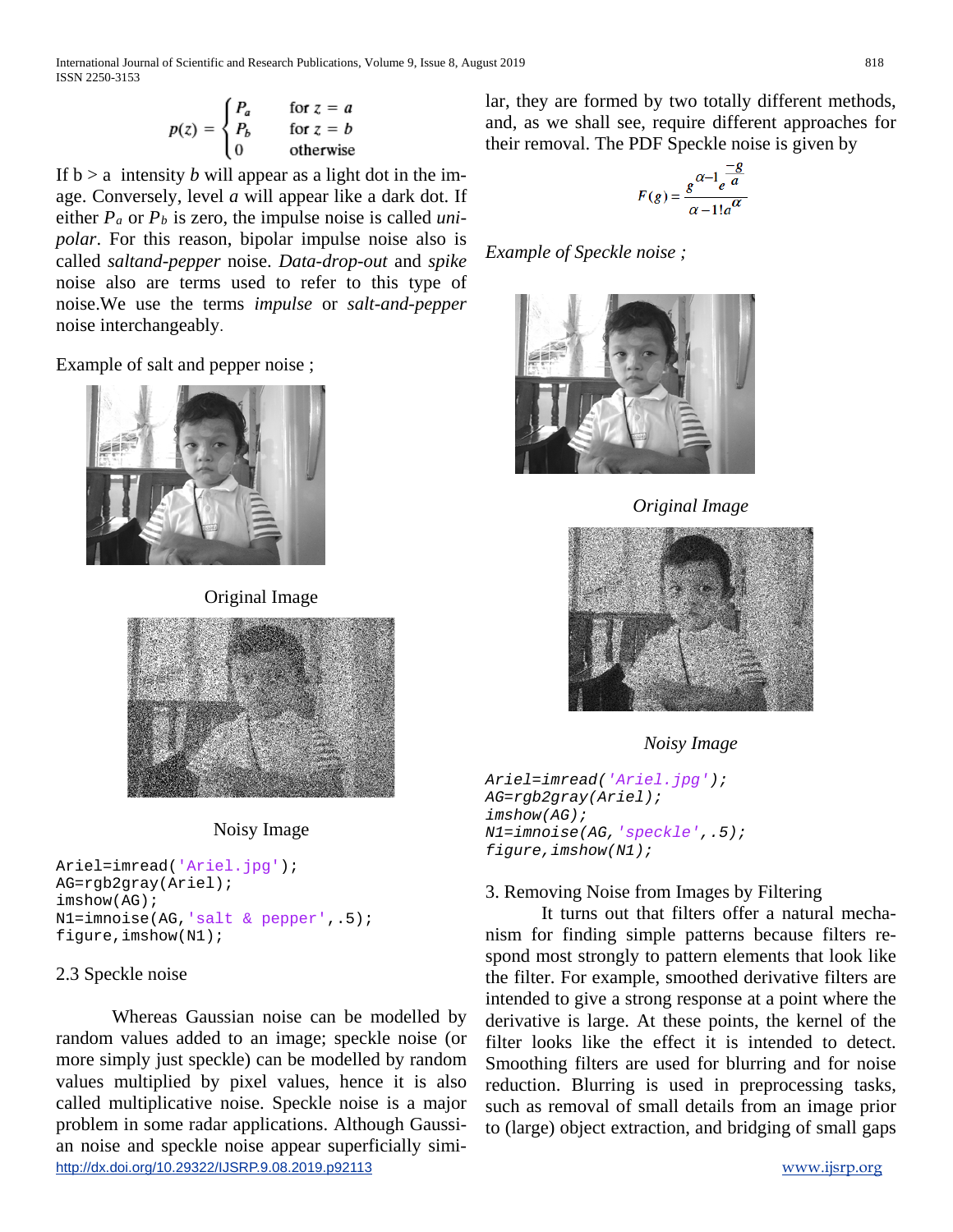in lines or curves. Noise reduction can be accomplished by blurring with a linear filter and also by nonlinear filtering.

# 3.1 Smoothing Filter (Linear Filter)

The output (response) of a smoothing, linear spatial filter is simply the average of the pixels contained in the neighborhood of the filter mask. These filters sometimes are called *averaging filters*. As mentioned in the previous section, they also are referred to a *low-pass filters*.The idea behind smoothing filters is straightforward. By replacing the value of every pixel in an image by the average of the intensity levels in the neighborhood defined by the filter mask, this process results in an image with reduced "sharp" transitions in intensities. Because random noise typically consists of sharp transitions in intensity levels, the most obvious application of smoothing is noise reduction. Linear filters also tend to blur sharp edges, destroy lines and other fine image details, and perform poorly in the presence of signal-dependent noise.

# 3.2 Order-statistic Filters (Nonlinear Filters)

Order-statistic filters are nonlinear spatial filters whose response is based on ordering (ranking) the pixels contained in the image area en-

compassed by the filter, and then replacing the value of the center pixel with the value determined by the ranking result. The best-known filter in this category is the *median filter*, which, as its name implies, replaces the value of a pixel by the median of the intensity values in the neighborhood of that pixel (the original value of the pixel is included in the computation of the median). Median filters are quite popular because, for certain types of random noise, they provide excellent noise-reduction capabilities, with considerably less blurring than linear smoothing filters of similar size. Median filters are particularly effective in the presence of *impulse noise*, also called *salt*-*and*-*pepper noise*  because of its appearance as white and black dots superimposed on an image.

For example, suppose that a neighborhood has values (10, 20, 20, 20, 15, 20, 20, 25, 100).These values are sorted as (10, 15, 20, 20, 20, 20, 20, 25, 100), which results in a median of 20. Thus, the principal function of median filters is to force points with distinct intensity levels to be more like their neighbors. In fact, isolated clusters of pixels that are light or dark with respect to their neighbors, and whose area is less

than (onehalf the filter area), are eliminated by an median filter. In this case "eliminated" means forced to the median intensity of the neighbors. Larger clusters are affected considerably less.

4. Noise Reduction from image using Filters

# 4.1 Using Adaptive filter to remove Gaussian noise

Adaptive filters are a class of filters which change their characteristics according to the values of the greyscales under the mask; they may act more like median filters, or more like average filters, depending on their position within the image. Such a filter can be used to clean Gaussian noise by using local statistical properties of the values under the mask.

Suppose we take the noisy image shown in figure and attempt to clean this image with adaptive filtering. We will use the wiener2 function, which can take an optional parameter indicating the size of the mask to be used. The default size is 7 x 7. Being a low pass filter, adaptive filtering does tend to blur edges and high frequency components of the image. But it does a far better job than using a low pass blurring filter. We can achieve very good results for noise where the variance is not as high as that in our current image. The image and its appearance after adaptive filtering are as shown in figure. The result is a great improvement over the original noisy image.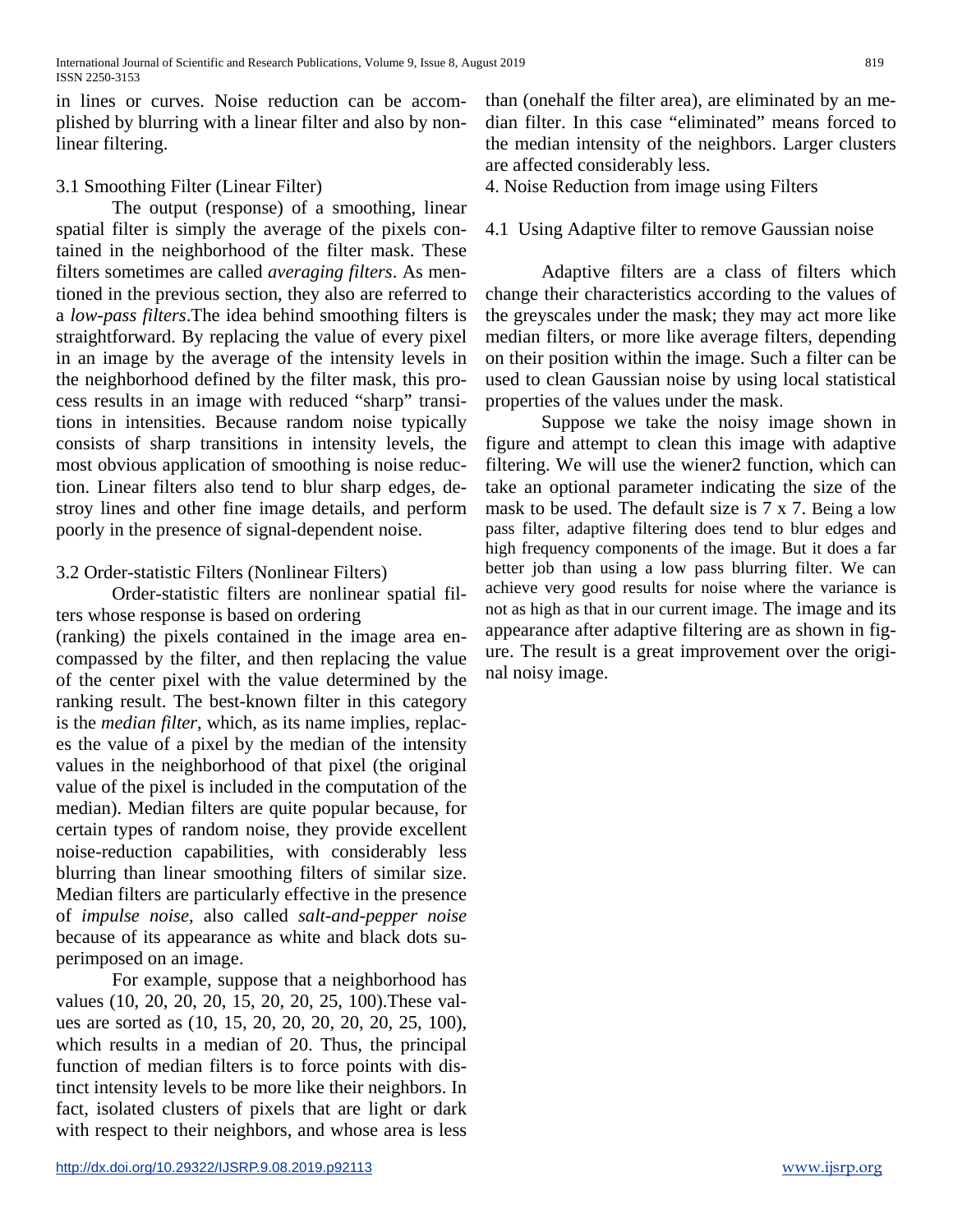

Noise Reduction Image



4.2 Using Median filter to remove salt and pepper noise

Median filtering seems almost tailor-made for removal of salt and pepper noise. Recall that the median of a set is the middle value when they are sorted. If there are an even number of values, the median is the mean of the middle two. A median filter is an example of a non-linear spatial filter; using a 3 x 3 mask, the output value is the median of the values in the mask. For example:



The operation of obtaining the median means that very large or very small values \_noisy values\_

will end up at the top or bottom of the sorted list. Thus the median will in general replace a noisy

value with one closer to its surroundings. To remove noise completely, we can either try a second application of the 3 x 3 median filter, the result of which is shown in following figure or try a 7 x 7 median filter on the original noisy image:



```
Ariel=imread('Ariel.jpg');
AG=rgb2gray(Ariel);
subplot(2,2,1);imshow(AG); title('Original Image');
N1 = \text{imnoise}(AG, \text{salt & pepper}', 0.5);subplot(2,2,2);imshow(N1); title('Noisy Image');
N2 = medfile2(N1, [3,3]);
subplot(2,2,3);imshow(N2); title('Noise Reduction Image us-
ing 3x3');
N3=medfilt2(N1,[7,7]);
```
 $subplot(2,2,4);$ imshow(N3); title('Noise Reduction Image using 7x7');

### 5. Conclusion

During image acquisition and transmission, noise is seen in images. This is characterized by noise model. So study of noise model is very important part in image processing. On the other hand, image denoising is necessary action in image processing operation. Without the prior knowledge of noise model we cannot elaborate and perform denoising actions.

Hence, here we have reviewed and presented various noise models. In this paper, we discussed different filtering techniques for removing noises in gray level image. Furthermore, we presented and compared results linear and nonlinear filtering techniques. The re